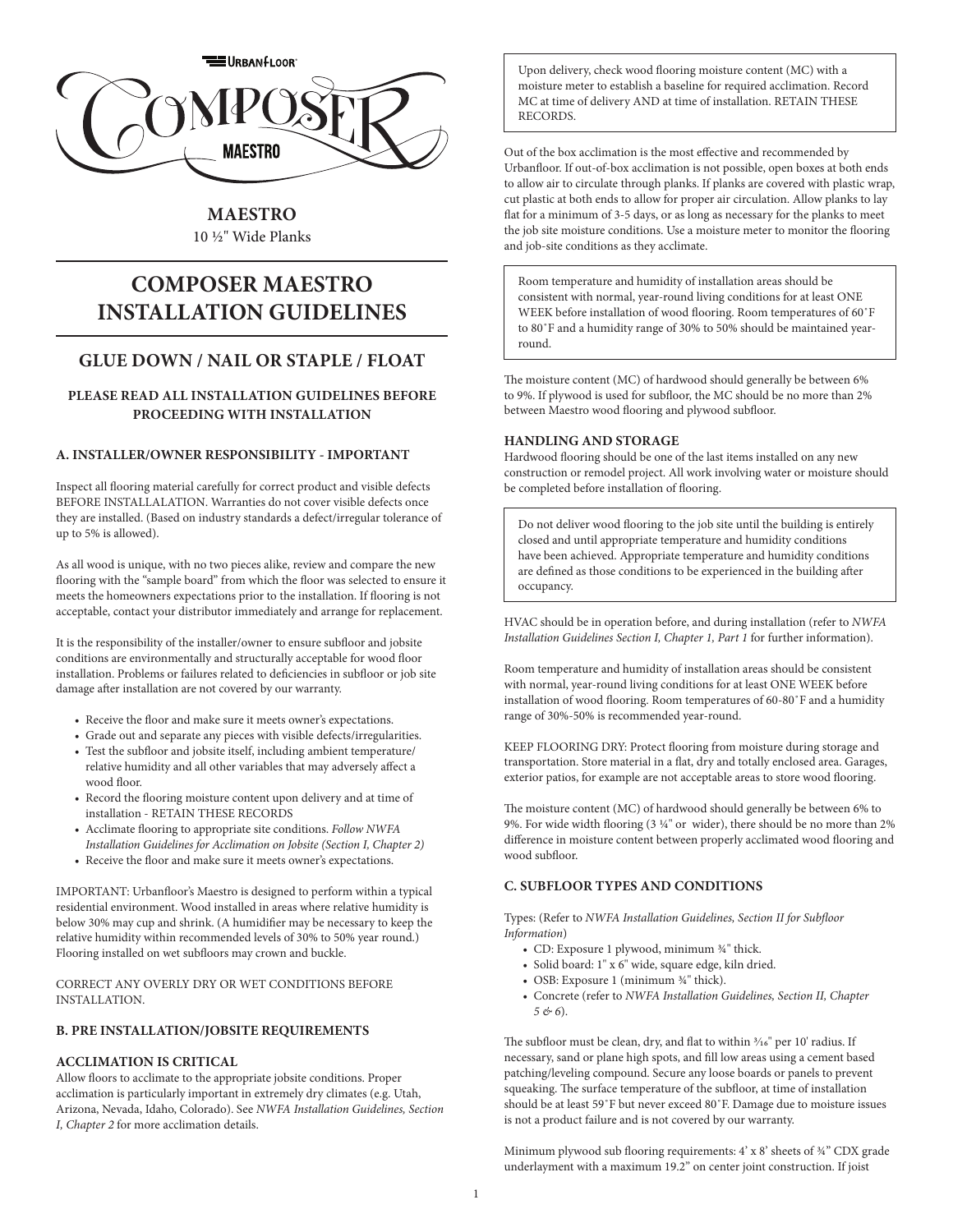system is spaced over 19.2" on center, an additional layer of ½" CDX plywood underlayment - laid diagonal or perpendicular - will be required.

Do not install over an existing glue down hardwood floor. Our warranties DO NOT cover any problems caused by inadequate substructures or improper installation of said substructures.

BASEMENT AND CRAWL SPACES: Keep dry and ventilated. Crawl spaces must be a minimum of 18" from ground to underside of joists. Exposed earth should be fully covered by a minimum 6 mil black polyethylene vapor barrier with joints overlapped and sealed with a moisture resistant tape.

CONCRETE SUBFLOOR: New concrete should be completely cured for at least 50-60 days. Test for excessive moisture. A reading of over 3lbs./1000 sq. ft. by Calcium Chloride test requires the application of a vapor retarder. Ensure concrete has a minimum of 3000 PSI Compression. Over a lightweight concrete (less than 3000 PSI) use a floating installation. To check for lightweight concrete, draw a nail across the top. If it scratches or indents, it is probably a lightweight concrete.

WOOD SUBFLOOR: When floating over a wood subfloor, cover wall to wall with an underlayment overlapped 8" at seams (follow underlayment manufacturing instructions). It is recommended to tape overlapped edges with a cellophane tape. To prepare wood subfloor for installation, re-nail any loose areas to prevent squeaking. Sand or plane high spots and fill low areas. The moisture content (MC) of a wood subfloor should not exceed 12%. In general the moisture content of hardwood flooring is between 6% and 9% and the MC difference between the subfloor and flooring should not exceed 2% on a 3  $1/4$ " or wider flooring.

OVER RADIANT HEATED FLOOR: Prior to installation over radiant heat systems it is important to refer to the *NWFA Installation Guidelines Section IV. Appendix H*. Failure to follow these guidelines can void your warranty and may produce unsatisfactory results. Use only over water-heated systems, not recommended over electrically heated systems.

#### **NWFA - National Wood Flooring Association: 800-422-4556 (USA) / 800-848-8824 (Canada)**

Radiant Heat Subfloors can be concrete, wood or a combination of both. The type of subfloor determines the subfloor preparation. If the Radiant Heat subfloor is concrete the system should be fully operating at a normal temperature for a minimum of 21 days prior to floor installation, to dry out residual moisture.

The system must then be turned off 24 hours prior to installation and must remain off for 24 hours after installation so that the adhesive does not cure excessively fast. After the 24 hours, the system temperature can be gradually raised again (over a 7 day period) up to the desired level.

The maximum allowable subfloor surface temperature over radiant heat is 85˚F. Radiant heat is a dry heat. A humidification system is recommended to maintain wood flooring in its comfort zone. Surface checking, excessive gapping, etc. can be expected if the proper humidity level is not maintained between 30-50% year round, or the surface temperature exceeds 85 F. To minimize the effect that rapid change in temperature will have on the moisture content of the wood floor, an outside thermostat is recommended.

## **INSTALLATION METHODS:**

The following installation methods can be used over radiant heated floors:

FLOATING (RECOMMENDED) - See *Floating Method on page 2* Install over approved subfloor. A minimum 6 mil poly vapor retarder should be used over a concrete subfloor. In some cases, this may be part of the flooring underlayment . A foam or resilient approved underlayment must be installed prior to installation of wood flooring. Use Dri-Tac 8100 or Titebond T&G glue for grooves.

GLUE DOWN - See *Glue Down Method on page 2* Use over a approved subfloor. Use only approved adhesives - Urbanfloor recommends Simple Spread or Urbanfloor adhesives.

STAPLE / NAIL DOWN: See *Staple/Nail Down Method page 3* Install over approved subfloor. Be sure fasteners are not so long as to penetrate the heat source.

#### **D. GENERAL INSTALLATION**

REFER TO *NWFA INSTALLATION GUIDELINES, SECTION III, CHAPTER 8*

Maestro can be installed above, on-grade or below-grade. Installation methods can be either: Direct Glue, Floating or Nail/Staple.

# **A IMPORTANT**

Due to the extra width and length of planks, it is recommended to glue all end joints, regardless of the installation method. This can reduce excessive seasonal gapping. Use Dri-Tac 8100 or Titebond T&G glue.

Plan the layout: "Rack" out (dry-lay) the flooring before installing to avoid close end joints and to blend color and grain patterns. To blend the visual differences from board to board it is recommended to work from several cartons alternatively. Leave 1/2" gap at all vertical objects, undercut all door jams.

#### **A NOTE ON MOLDINGS**

Pre-drill and install quarter round and/or baseboard moldings. Molding must be of sufficient thickness to cover the required expansion space. DO NOT FASTEN MOLDINGS TO THE FLOORING but rather attach to the wall. Ensure that there is adequate space between the bottom of the molding and the flooring to allow it to freely expand and contract.

## **GLUE DOWN METHOD**

Urbanfloor recommends Simple Spread urethane adhesive, Urban-FOUR, for the installation of our products. Carefully read and follow the instructions provided by the adhesive manufacturers for the use and application of their product. The recommended trowel size is a V-notch 1/4" x 1/4". Check with your flooring retailer for other adhesives and sealers that are compatible with engineered floors.

# **A CAUTION**

Adhesive that is allowed to dry on the plank surface can be difficult to remove and may leave a haze. Be sure to clean any surplus adhesive off surface of plank as you go. Use a Urethan Adhesive remover for this purpose.

The first step is to find a starting line from the wall the width of 2 or 3 boards plus a 1/2" expansion space. Nail or fasten a holding board, i.e. 1" x 2' (1-inch x 2 feet) or 1" x 4' (1-inch by 4-feet) length of straight wood along the line, this will help keep the first rows straight and firmly in place. Apply the adhesive to the subfloor and place the first plank down up against the holding board with the groove side facing the wall. Continue laying the first row using the tongue and groove method. Tighten all joints by the use of a wooden or plastic tapping block and soft mallet. Gently knock the boards in from the tongue side. Never use a hammer directly on the plank as this can cause damage to the finish. Use a pull-bar to pull the last row into place and tighten joints. **Remember to clean surplus adhesive as you work.** Continue laying the second row, staggering end joints of boards from row-to-row a minimum of 16" apart. If necessary use blue installers tape to maintain a tight floor. Repeat row-by-row using the same method until the entire section is complete. Remove the holding boards and complete the area from the starting boards to the wall.

COMPLETING THE JOB: Roll every 2 to 3 hours and on completion with a 100lb. to 150lb. roller to ensure all planks are flat and in contact with the adhesive. Remove blue installers tape within 3 hours. Remove any spacer wedges. Cover all expansion spaces along walls with Urbanfloor coordinated moldings. Always nail moldings to the adjacent wall, not the flooring! Clean, sweep, and vacuum installed flooring before use.

# **FLOATING METHOD**

When choosing the floating method for engineered wood, it is critical that the subfloor is flat to within 3/16" per 10' radius. Urbanfloor will not honor warranty claims for products damaged due to plank movement or flexing due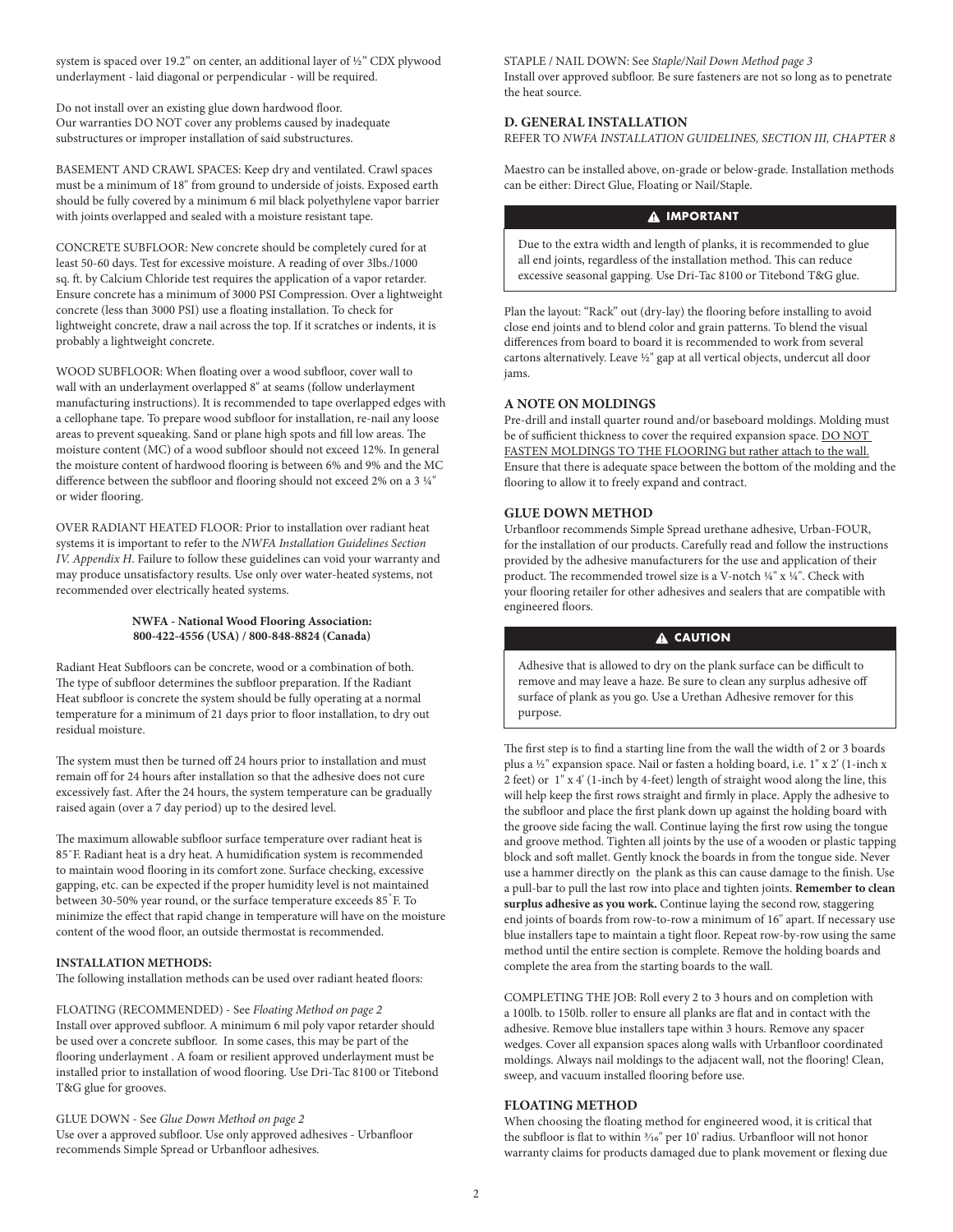#### to an uneven floor. (See *Section C: Subfloor Types and Condition on page 1*).

For floating installation, a 6 mil., age-resistant polyethylene plastic sheet is required as a moisture barrier. Lap up walls 4". It is also required that a 15lb. asphalt saturated felt (rag paper) be used as an underlayment above the moisture barrier to reduce sound. You can also use a 2 in 1 product that incorporates both a moisture barrier and sound barrier in ONE sheet, e.g. Volara foam 1/4" or Floor Muffler products. Follow underlayment manufacturer's instructions.

Install cushioning underlayment running same lengthwise direction that you plan to install the flooring. Decide which direction the flooring will run. Starting from left to right across the floor, begin by snapping a chalk line the width of the plank (e.g. 10  $\frac{1}{2}$ ") plus the  $\frac{1}{2}$ " expansion space, off the starting wall. Nail a series of holding boards (i.e. 1" x 4" lengths of wood) along the chalk line, this will help keep the first rows straight and firmly in place. Lay the first plank and align with chalk line, up against the holding boards with groove side facing the wall. Take second plank and apply a tongue and groove wood adhesive i.e. Dri-Tac 8100 glue or T&G glue made for flooring (*follow adhesive manufacturer's instructions*) to the groove on boards end, and join to first plank. Continue same steps until first row is completed. When reaching the end of the first row, cut the last board to fit; use spacing wedges to maintain a 1/2" expansion space between wall and end of plank. Make sure all end joints are tight and square. **Remember to clean adhesive as you work.** Begin the second row by cutting board - if necessary - to ensure a staggered end joint of approximately 16" between end joints of adjacent planks. Apply tongue and groove adhesives to end and side grooves; join to first row, repeat until second row is complete. The floor can be installed in successive rows or with a stair-step approach. The stair-step approach ensures a tighter fit for the first few rows and limits board separation during the initial set-up. Always use a random pattern to begin installation. Tighten all joints by the use of a wooden tapping block to gently knock the boards in from the tongue side. Do not use excessive force and never use hammer directly on the plank. Use special pull bar to tighten joints from the sides. Use clamps or blue installers tape to hold joints together (remove blue tape within 3 hours and remove any tape adhesive residue). Undercut door jams and slide plank under the cut for a cleaner look. Repeat all steps an install the rest of the floor. The last row may need cutting lengthwise to fit (remember to allow expansion space). Use a pull-bar to pull last row in place and tighten joints. Use spacing wedges to maintain the space.

COMPLETING THE JOB: Allow finished floor to be free of traffic for a minimum of 8 hours and before spacing wedges are removed. Be sure all expansion spaces are covered with appropriate moldings. Always nail moldings to the adjacent wall, not the flooring! Never attach any molding to a floating floor. Clean, sweep, and vacuum installed flooring before use.

#### **STAPLE/NAIL DOWN METHOD**

Due to extra width and length of planks, it is recommended to glue end joints. Staple/nail-down installation uses supplemental adhesives. All end joints should be glued with Dri-Tac 8100 or Titebond T&G.

Carefully remove any baseboard trim around the perimeter of room. Save for replacement after floor is installed. Cover wood subfloor wall to wall with the vapor retarder or 15 lb. asphalt saturated felt. Overlapped 4" at seams. This will not only retard moisture, but may help prevents squeaks. Snap a working line along the longest continuous wall allowing 1/2" expansion space. Direction of the planks should be at right angles to the joists for highest strength of flooring. Lay one row of planks along the entire length with groove facing the wall. If necessary, use spacing wedges to maintain expansion space. Top nail the first row, placing nails perpendicular to the surface as close as possible to the wall so that after completion the head of the nail will be hidden by the base molding. Apply T&G glue to all end joints. **Remember to clean surplus adhesive as you work.** Blind nail the other side of the plank through the tongue (use  $1 \frac{1}{2}$ " length nails with a  $\frac{3}{4}$ " ply subfloor) with the nail slightly inclined and the head driven flush. Staples should be placed 3" to 4" apart and cleats every 4" to 6" apart. All fasteners should be placed 1" to 2" of end joints. Hand nail the first row if necessary, then a nailing machine can be used. Start second row in the same manner. If necessary, cut the first board to stagger end joints of boards a minimum of 16" from row-to-row. From second row onward nailing is done on the tongue side only. Use a tapping block or soft-head mallet to engage tongue & groove. A hard-head mallet can damage the milling of the plank. The last row usually requires cutting the plank lengthwise to fit the

space (remember to maintain the expansion gap). Nail the last row in the same manner as the first.

COMPLETING THE JOB: Once the nailing is complete, remove any spacing wedges and install the base molding. Always nail moldings to the adjacent wall, not the flooring! Clean, sweep and vacuum installed flooring before use.

# **GLUE ASSISTED - NAIL DOWN PROCEDURE**

Nail down installations of wide planks (5" width or wider) over a wood or OSB subfloor may require additional bonding to increase stability, firmness, and help prevent plank movement leading to cupping, crowning, and a noisy floor. When installing wide planks, we recommend a combination of glue along with the recommended fasteners to make the floor more stable and help avoid 'creaking' – noisy floors – and other issues.

*When installing on a wood subfloor that is over a 'finished' room below, a moisture retarder – i.e. Aquabar, Kraftpaper – is often not necessary, enabling the glue to be adhered directly to the subfloor rather than the paper.* 

Apply a 1/4'" thick serpentine bead of glue on the back of the plank (*F1*) and then press plank into place before applying recommended fasteners and following required fastener schedule. Recommended glues for nail down procedure: Bostiks – Chem Calk 900, Liquid Nails, Sika – Pro Construction Adhesive.

NOTE: Do not allow adhesive to dry on the surface of the floor. Clean as you go. Wipe any wet adhesive from the flooring with a lightly dampened, clean cloth. If adhesive has dried, use mineral spirits on a clean cloth.

Figure 1:



### **GLUE ASSISTED - (FLOATING STYLE) NAIL DOWN PROCEDURE**

If you cannot or do not want to glue your flooring to the subfloor (such as when installing over an unfinished area below where a moisture retarder is required), another option is a 'floating style' glue assist. Apply bead of glue to the tongue & groove joints ONLY (as with a floating application). Then press planks into place before applying fasteners following required fastener schedule. Recommended glues for floating style procedure: DryTac – TNG-8100, TiteBond T&G Glue.

NOTE: Do not allow adhesive to dry on the surface of the floor. Clean as you go. Wipe any wet adhesive from the flooring with a lightly dampened, clean cloth. If adhesive has dried, use mineral spirits on a clean cloth.

**Stapled or nailed-down products are not warrantied against squeaking or popping sounds.**

Inspect the completed floor for any scratches, nicks and minor gaps. Use touch-up kit, filler or wood putty as needed.

TOOLS: Some standard tools you may need include: Tape Measure, Wooden Tapping Block, Rubber Mallet, Power Saw, Blue Painters Tape, Wood or Plastic Spacers, Pry Bar, and Chalk Line.

# **A IMPORTANT**

After installation, any protective covering used should be taped down using a low adhesion tape. Attach tape to base shoe or molding, avoid taping directly to floor surface as many tapes can damage the finish

FOR STAPLE/NAIL DOWN: Air-Stapler/Nailer with appropriate nail down